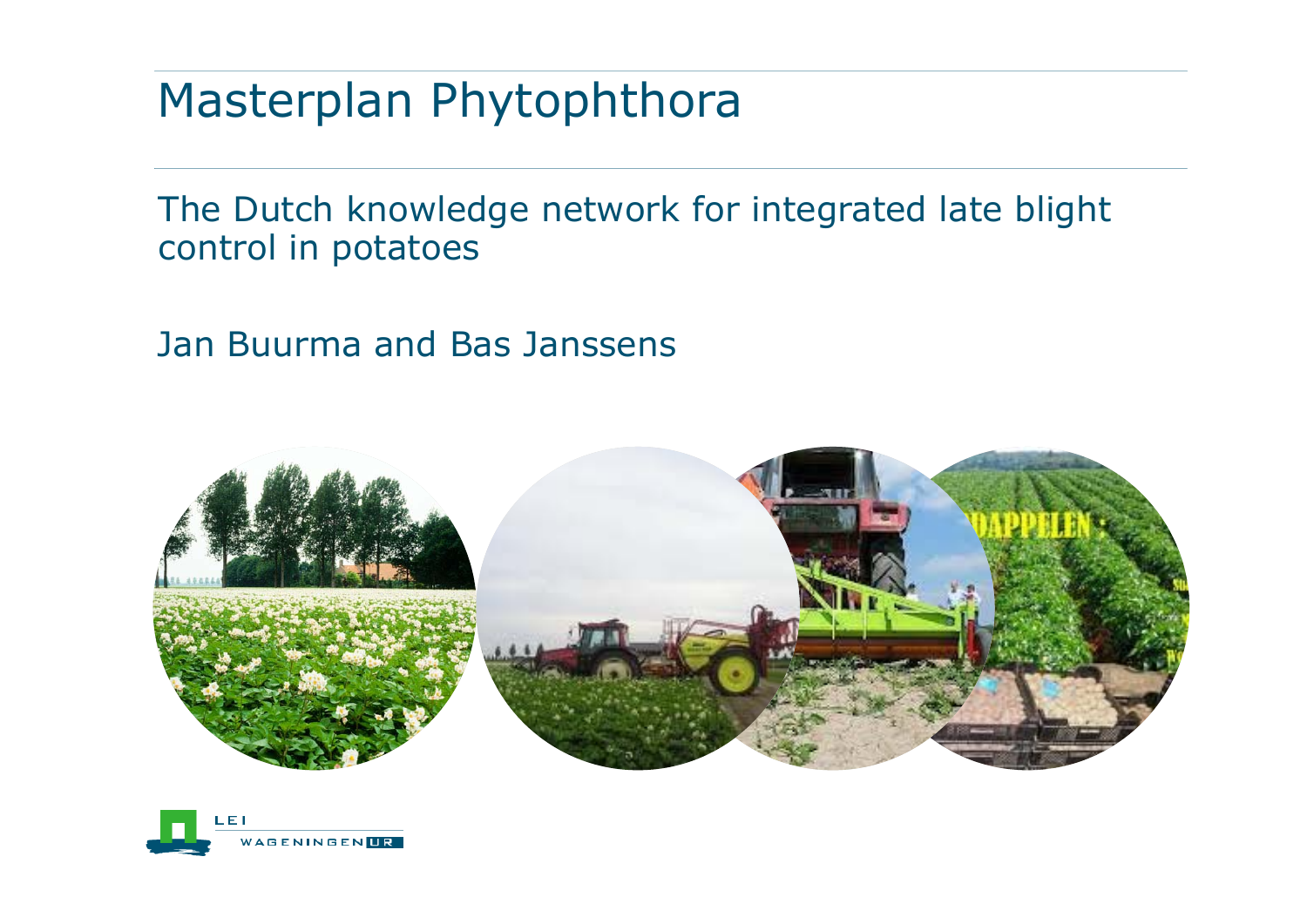# **Outline**

- Challenge end 1990s
- Arable Farmers Union
- **Historical Review 1999-2010**
- **Effects of Masterplan**
- Knowledge Infrastructure
- **Division of Tasks/Subjects**
- **E Competing Advisors**
- **Possible Solutions**

#### **Summary**

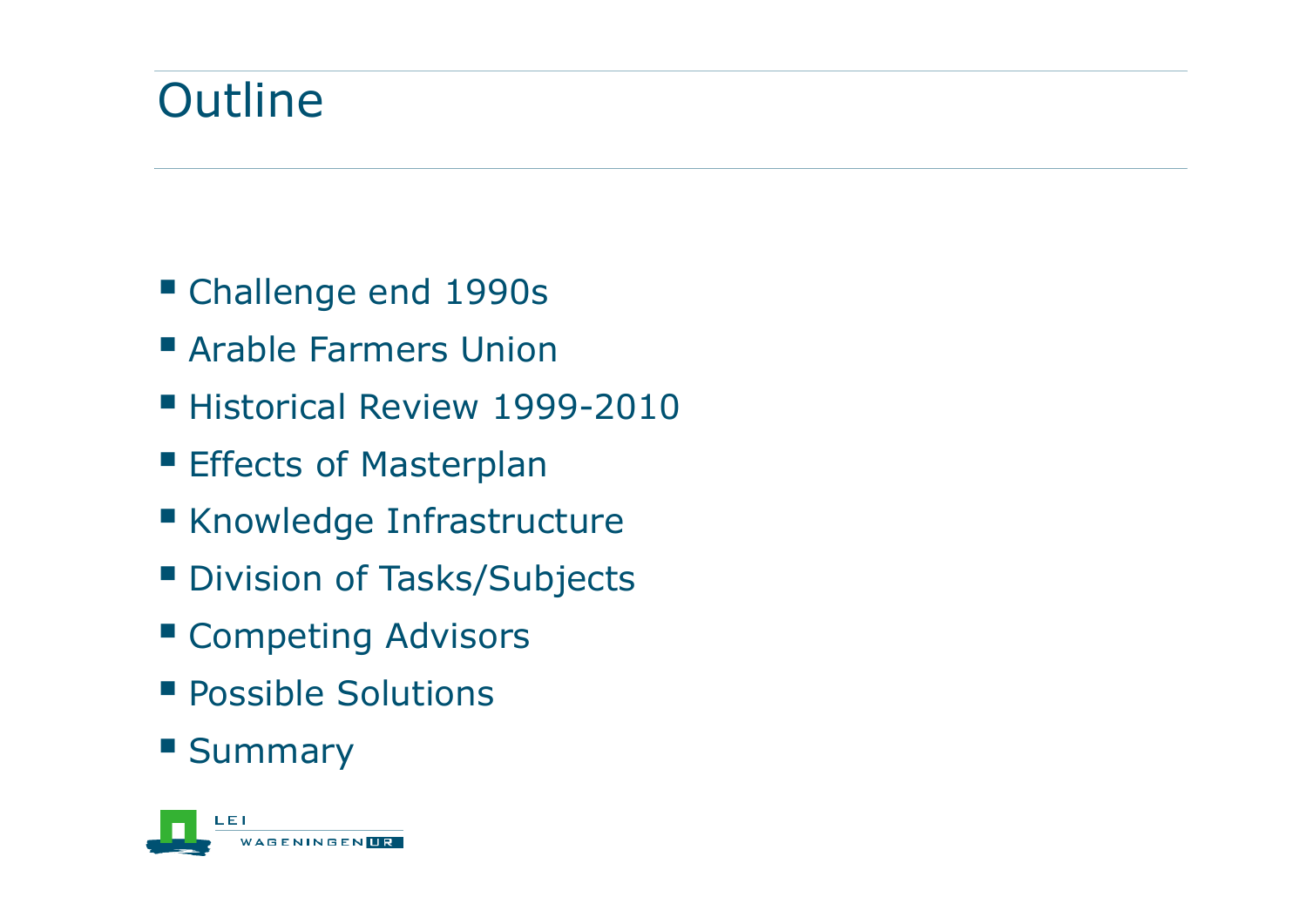# Challenges end 1990s

- Disease more and more aggressive
- **Serious late blight outbreaks**
- **Narrowing package of fungicides**
- **Policy targets for environmental impact**
- **Late blight running out of control**
- Arable farmers were desperate
- **Urgency: integrated disease management**



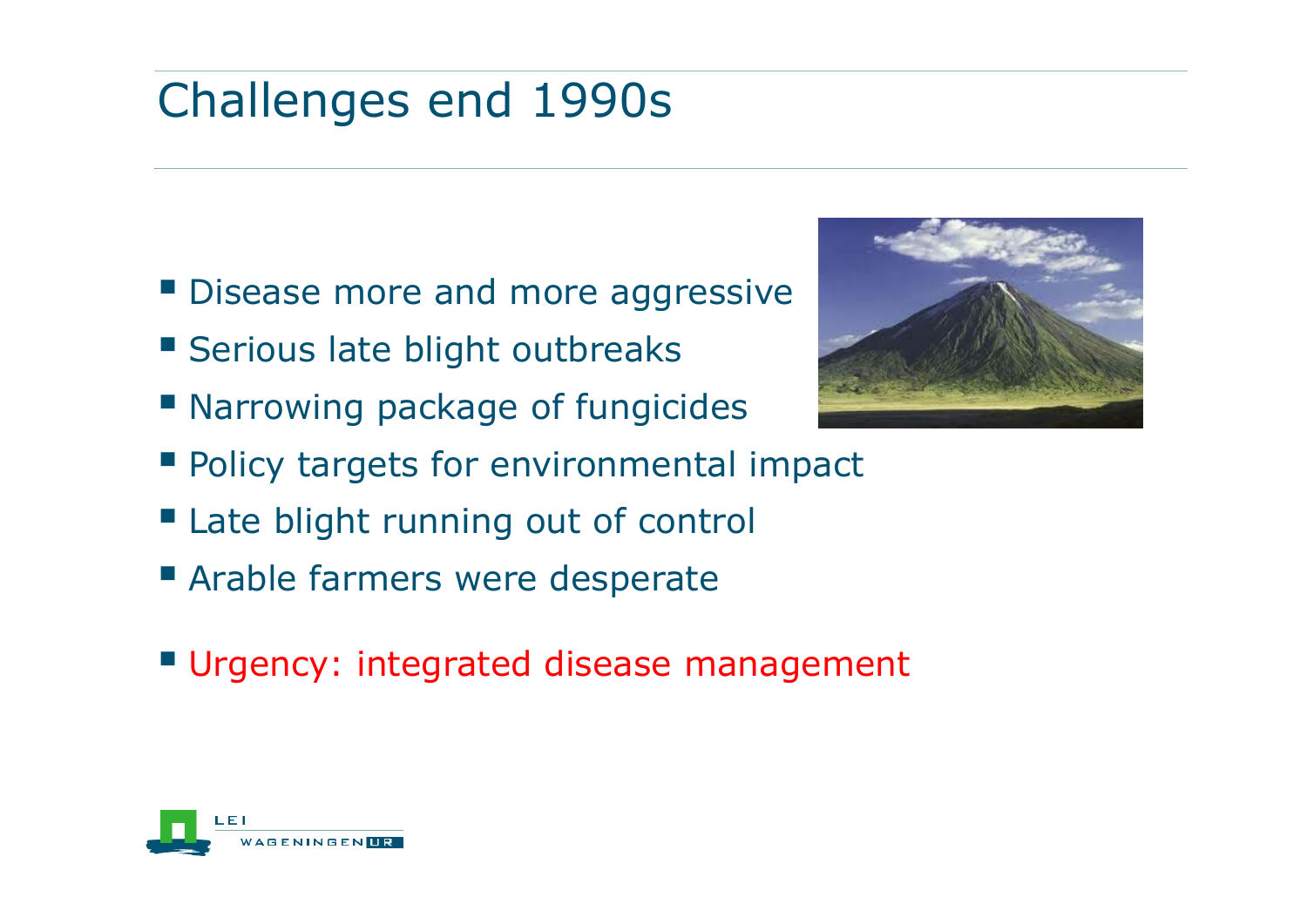# Action Arable Farmers Union

#### **Masterplan Phytophthora**

- Knowledge infrastructure
- Knowledge development
- Commodity Board for Arable Product
	- Special levy for late blight
	- Removal of infection sources
- **Ministry of Agriculture** 
	- Durable resistance programme

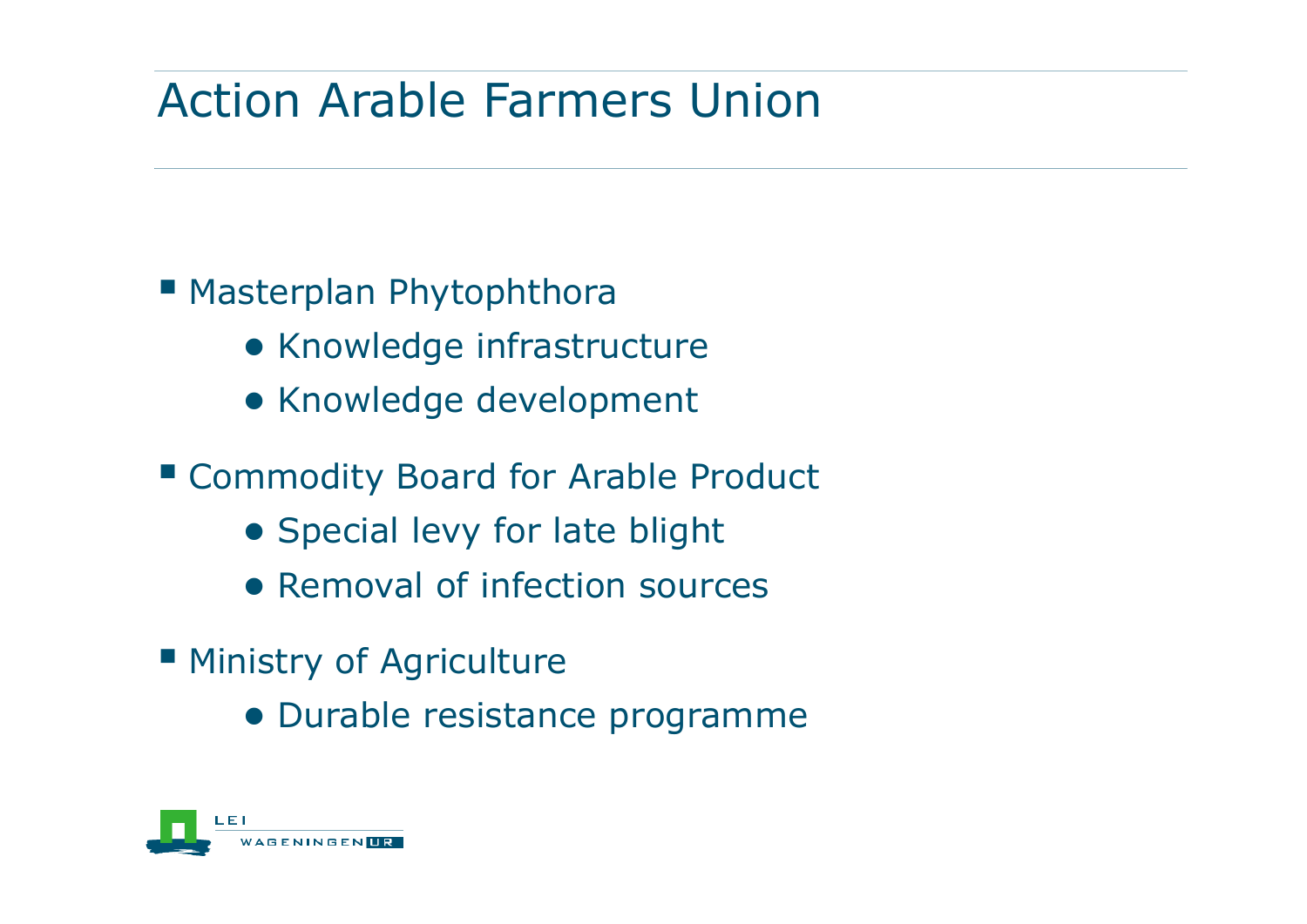### Historical Review 1999-2010

|                                                                   |                                               | C LexisNexis® - Wageningen Universiteit - Windows Internet Explorer |                                                           |                                                     |              |
|-------------------------------------------------------------------|-----------------------------------------------|---------------------------------------------------------------------|-----------------------------------------------------------|-----------------------------------------------------|--------------|
| $\epsilon$ http://academic.lexisnexis.nl/wageningen/              |                                               |                                                                     | $\vee$ $\left  \bigstar \right $ $\times$ $\left $ Google |                                                     |              |
| Favorites Tools Help<br><b>View</b><br>Edit                       |                                               |                                                                     |                                                           |                                                     |              |
| 48<br>€ LexisNexis® - Wageningen Universiteit                     |                                               |                                                                     |                                                           | ■ Brage Or Tools ▼<br>$\mathbb{C}$ - $\mathbb{R}$ - |              |
| LexisNexis <sup>®</sup> Academic NL                               |                                               |                                                                     |                                                           | Startpagina   Over LexisNexis   Help   Uitloggen    |              |
|                                                                   |                                               |                                                                     |                                                           |                                                     | ¥≼           |
| Eenvoudig zoeken Geavanceerd zoeken Booleaans zoeken              |                                               |                                                                     |                                                           |                                                     |              |
|                                                                   |                                               |                                                                     |                                                           |                                                     | $\wp$ Zoeken |
| Voer je zoektermen in                                             |                                               |                                                                     |                                                           |                                                     |              |
|                                                                   | ×.<br>opening                                 | Phytophthora                                                        |                                                           |                                                     |              |
| of                                                                | opening<br>×                                  | fytoftora                                                           |                                                           |                                                     |              |
| of<br>$\checkmark$                                                | $\checkmark$<br>opening                       | aardappelziekte                                                     |                                                           |                                                     |              |
| $\checkmark$<br>en                                                | in het hele document $\vert \mathbf{v} \vert$ |                                                                     |                                                           |                                                     |              |
|                                                                   |                                               |                                                                     |                                                           |                                                     |              |
| <b>Datum</b><br>Kies een periode maak een keuze                   | $\checkmark$                                  | of zoek vanaf (D/M/JJJJ) 01/01/2010                                 | $\boxed{1}$<br>t/m 31/12/2010                             | $\mathbb{E}$                                        |              |
|                                                                   |                                               |                                                                     |                                                           |                                                     |              |
| <b>Nieuwsbronnen</b><br>Kies een set bronnen: <b>El vakbladen</b> |                                               |                                                                     |                                                           |                                                     |              |
| Selecteer eventueel één of meerdere individuele nieuwsbronnen:    |                                               |                                                                     |                                                           |                                                     |              |
| Alles selecteren   alles wissen                                   |                                               |                                                                     |                                                           |                                                     |              |
|                                                                   |                                               |                                                                     |                                                           |                                                     |              |
| <b>D</b> Beleggers Belangen                                       | $\Box$ BIZZ                                   |                                                                     | <b>☑ <i>B</i></b> Boerderij                               | <b>N</b> Bouwwereld                                 |              |
| $\Box$ <b>Distrifood</b>                                          | $\Box$ El FEM Business                        |                                                                     | $\Box$ Logistiek Krant                                    | □ ■ Missets Horeca                                  |              |
| $\Box$ <b>El</b> Pakblad                                          |                                               | <b>D B</b> Psychologie Magazine                                     | <b>T</b> El Transport & Opslag                            | $\Box$ El Zorgvisie                                 |              |
|                                                                   |                                               |                                                                     |                                                           |                                                     |              |
|                                                                   |                                               |                                                                     |                                                           | Alles wissen P Zoeken                               |              |



Identifying trends, subjects and actors!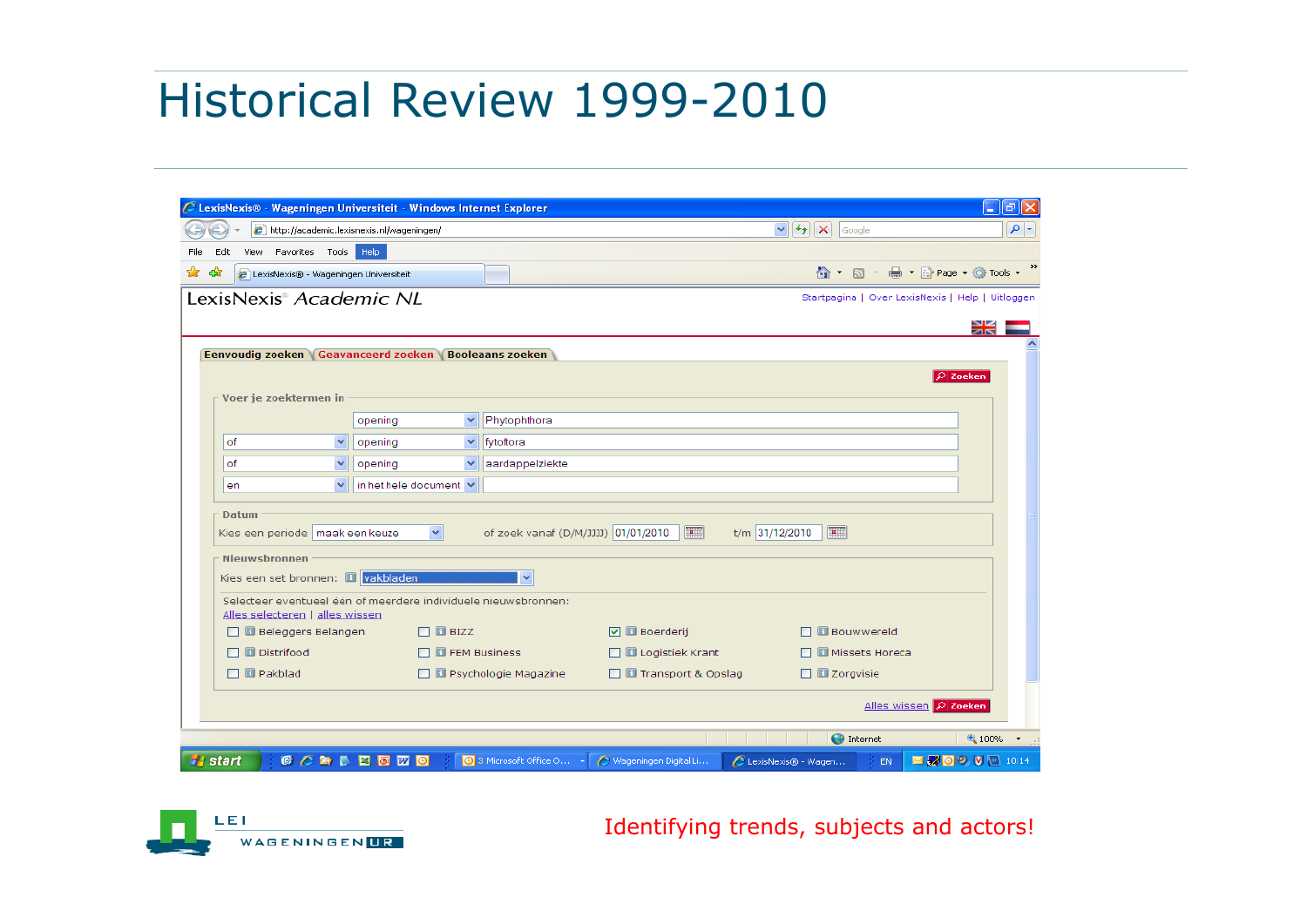# Effects of 12 years Masterplan

#### Survey among 25 stakeholders

● 6 researchers, 9 advisers, 10 growers

#### **Increased attention for:**

- **Primary infection sources** 23 of 25
- **Resistant cultivars** 20 of 25
- Adjust dose rates to cultivars 15 of 25
- Late blight manageable 15 of 25
- 2011: growers did their homework well

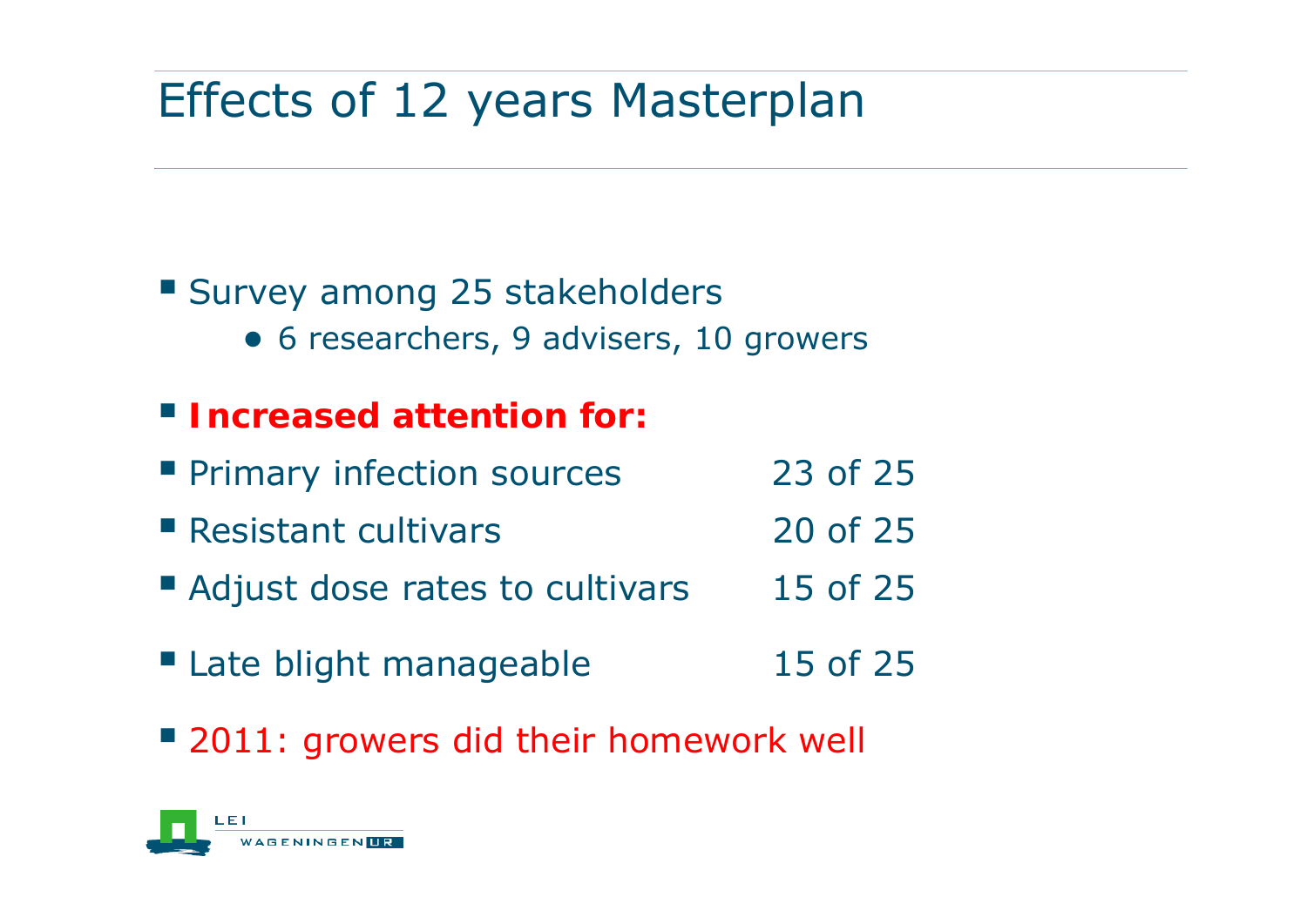## Knowledge Infrastructure



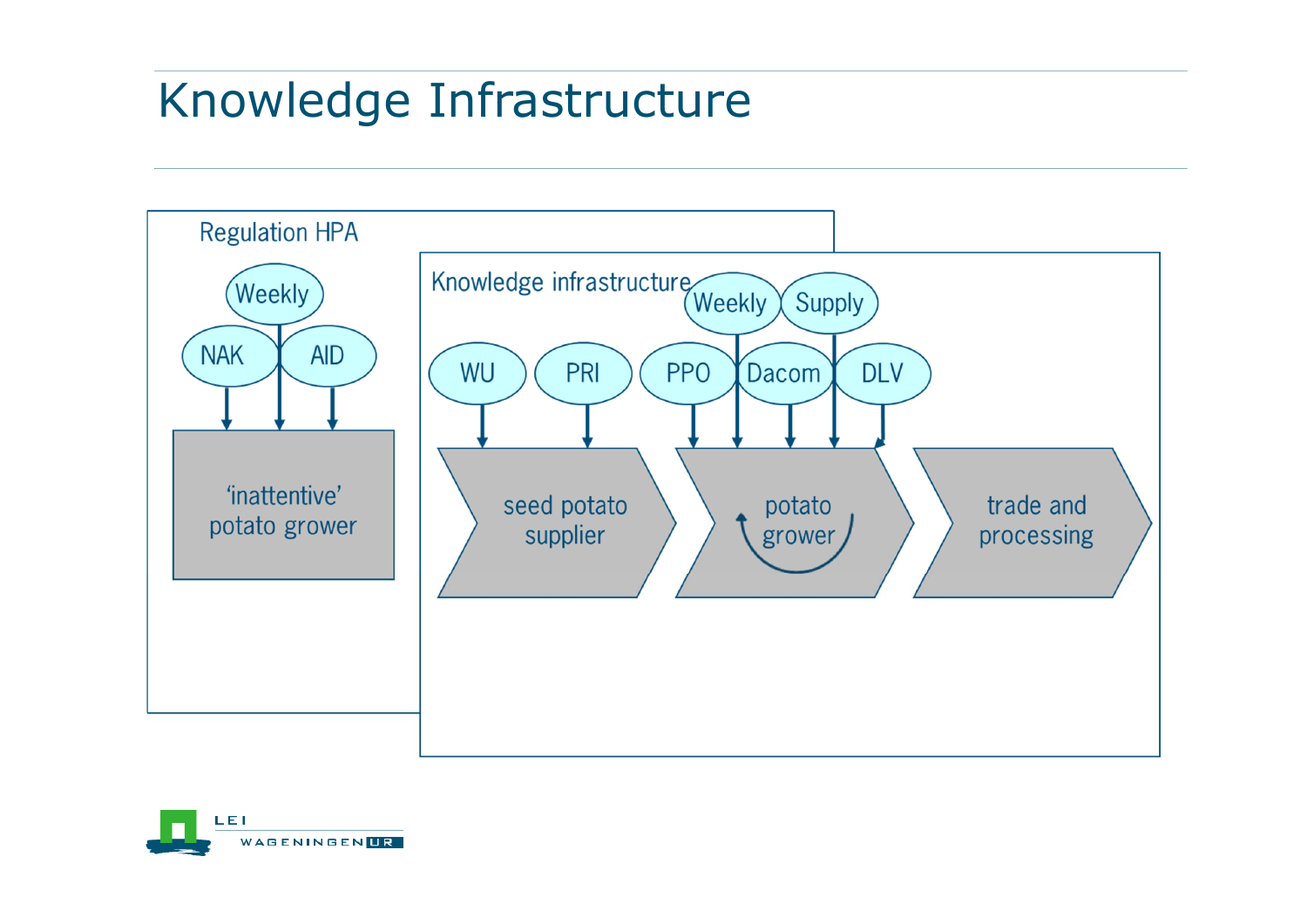## Division of Tasks/Subjects



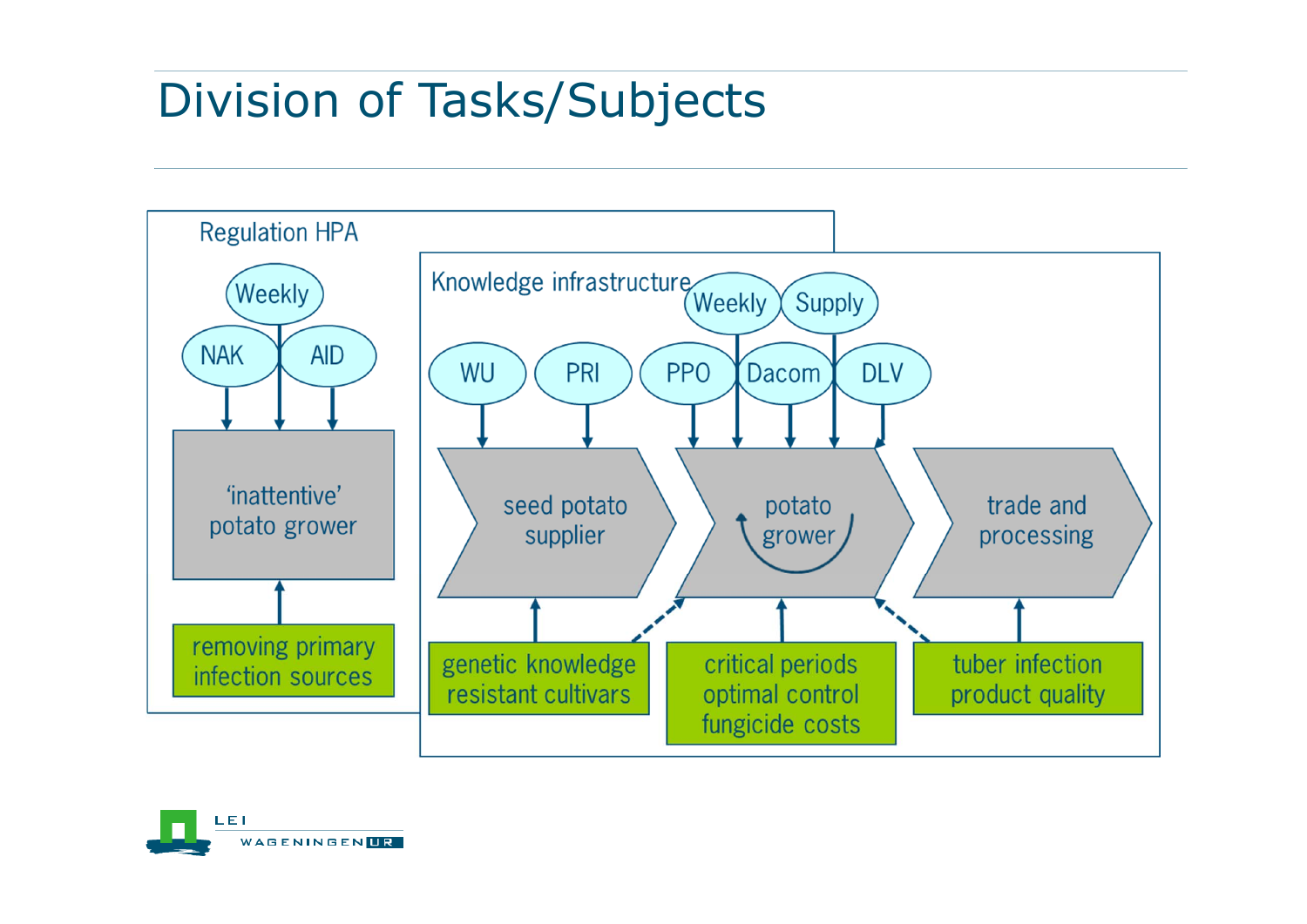### Competing Advisors



- **The various types of** advisors have each their own message
- **Suppliers of DSS systems** emphasize other aspects than fungicide suppliers
- **Farmers want univocal** messages
- **The choir of advisors** needs a conductor

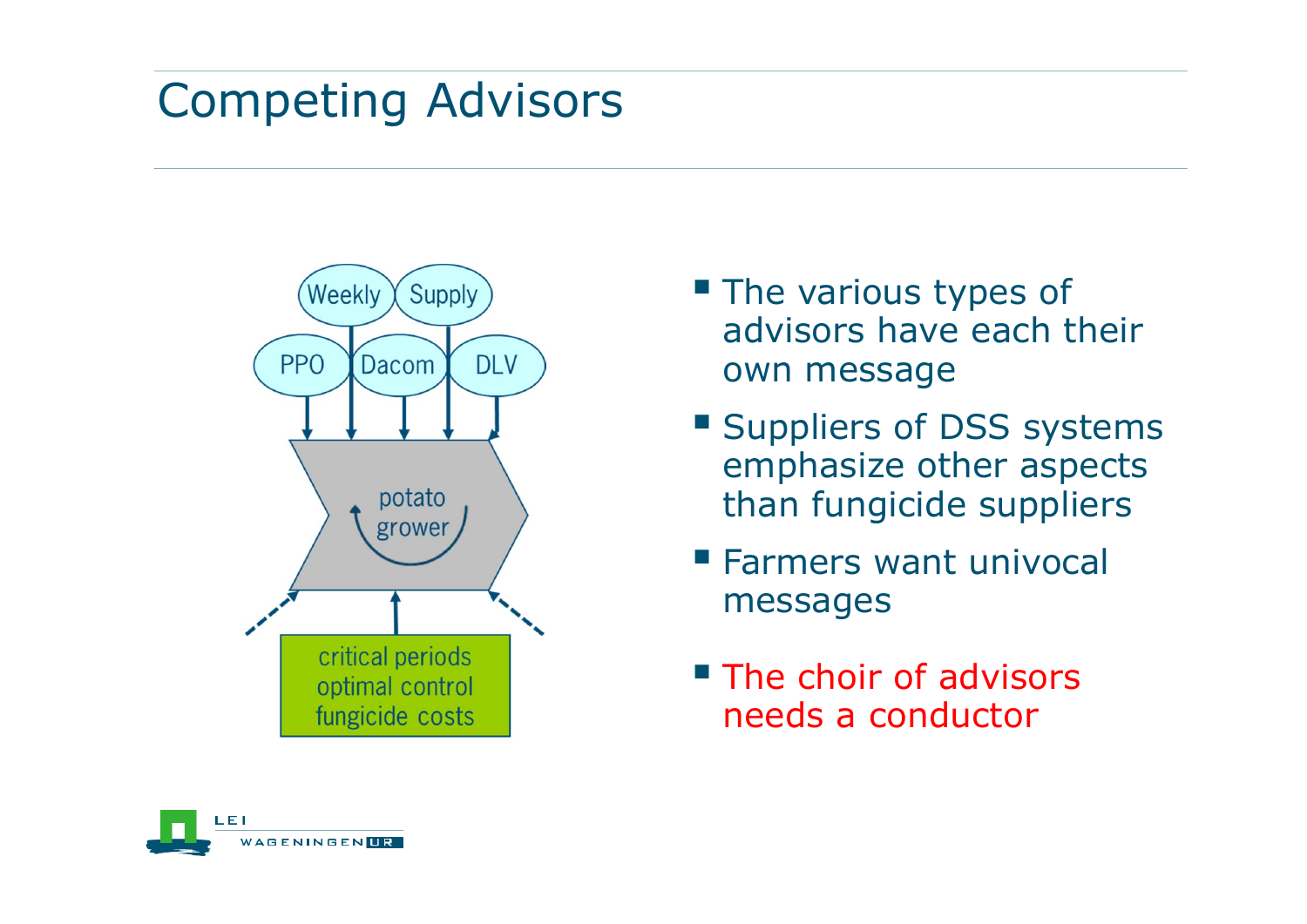### Possible Solutions



#### **Smiley**

- **Farmers are used to** balance different interest
- **Farmers can learn from** successful colleagues
- **Learn in study groups**
- **Persistent inspection** on removal of primary infection sources

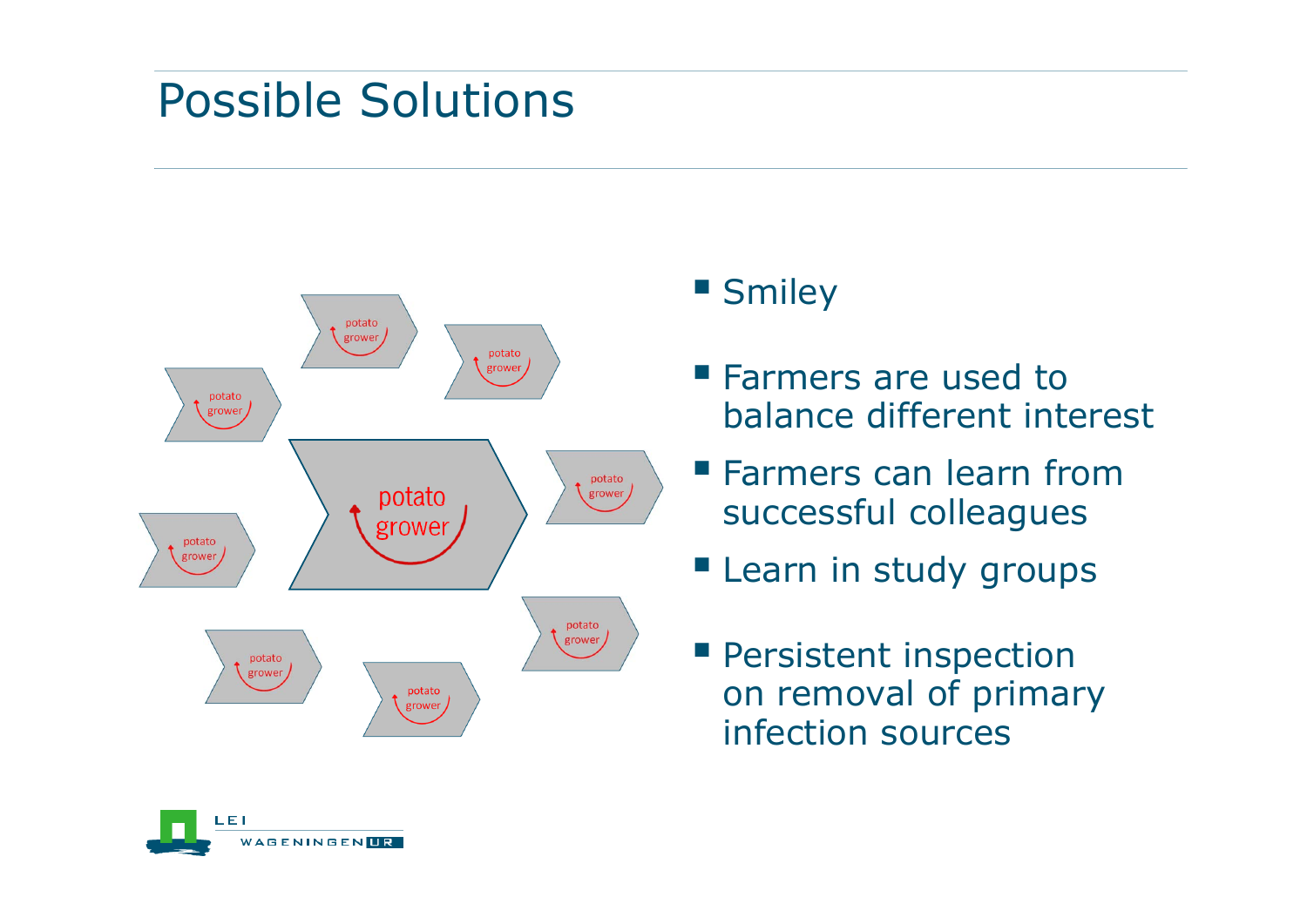# Summary

- **Masterplan was successfull**
- Well organised infrastructure
- **Clear division of tasks**
- **Lack of univocal messages** 
	- DSS suppliers
	- Fungicide suppliers
- **Conductor: growers themselves**
- **Suppression of infection sources**